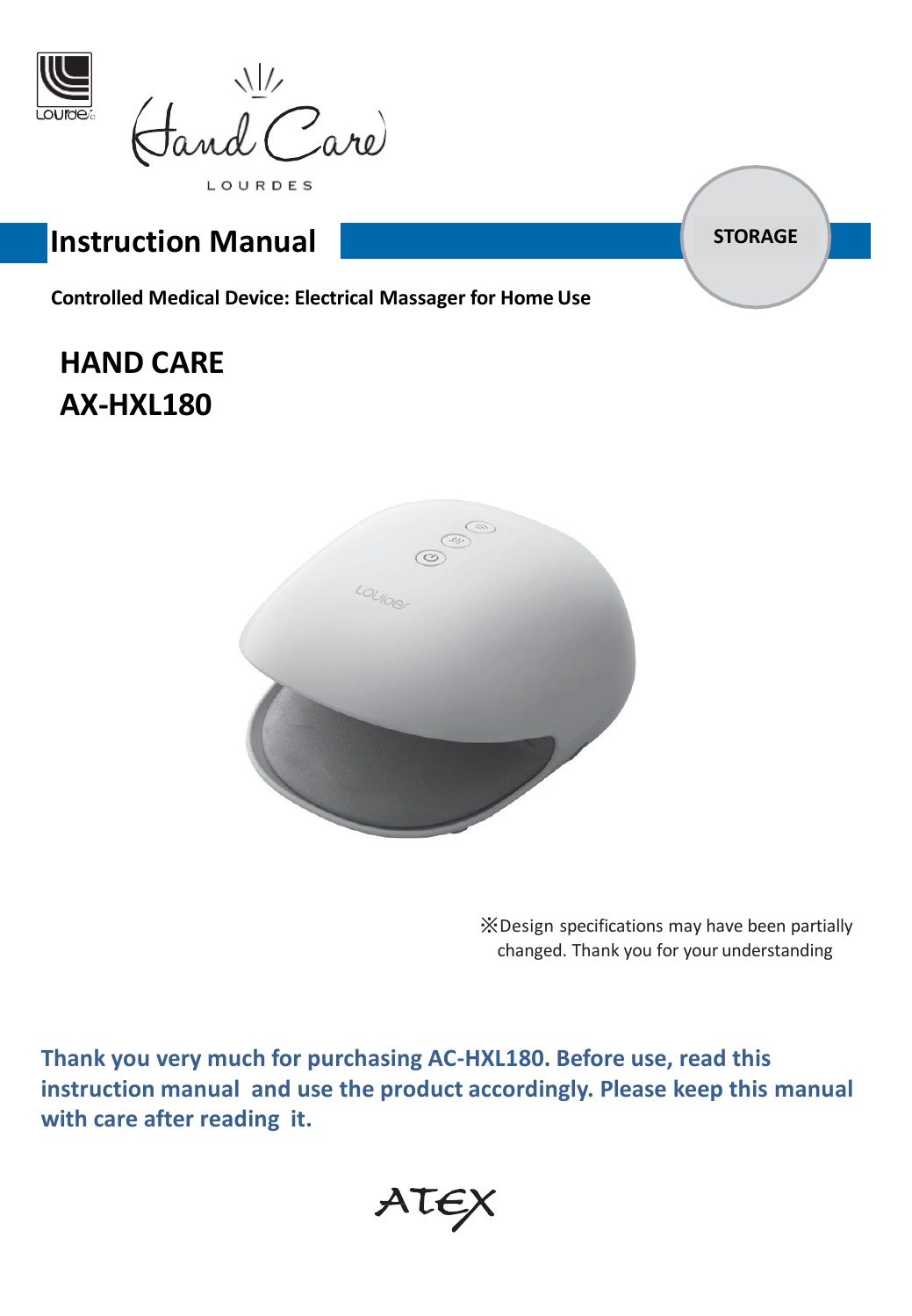

# **How to Use**



2 **Connecting AC adapter and body.** Please insert them straight into the rootsecurely. Outlet for AC Adapter AC Adapter Plug securely.

## **Plug in the AC adapter to the outlet**

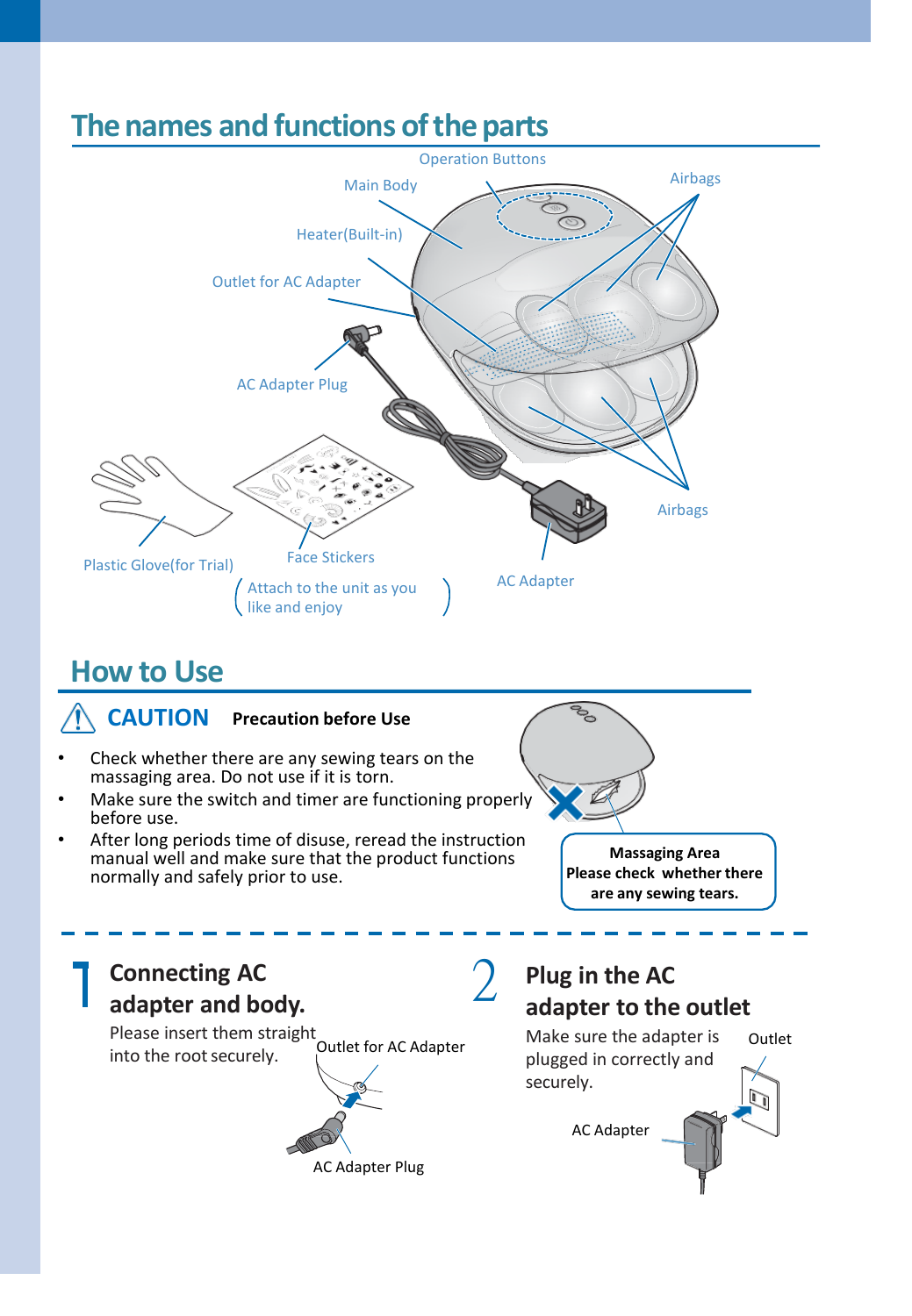## 3 **Insert your hand in the device.**

Open up the hand you wish to use and insert four fingers excluding the thumb into the finger holes of the device.



### **(How to Use Plastic Glove)**

Plastic Glove

If you wish to apply hand cream when using plastic gloves, use what you normally use.

The plastic gloves that come with the product are disposable and to be used as a sample. Once you've used up the plastic gloves that come with the product, use ordinary plastic gloves sold in stores. Do not reuse for sanitary reasons. If your hand is pushed out of the device while wearing a plastic glove, hold the device down lightly with the other hand.